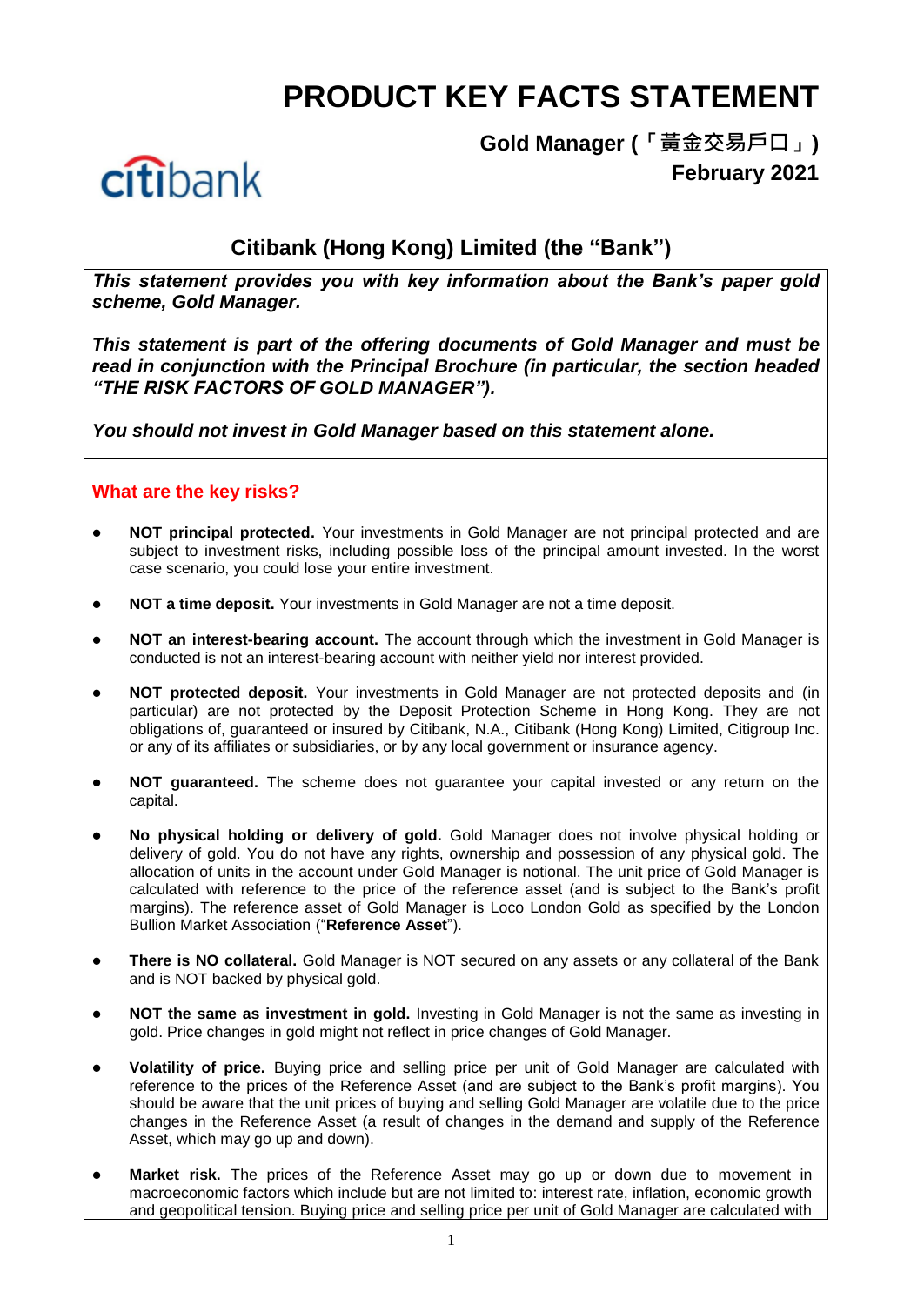reference to the prices of the Reference Asset (and are subject to the Bank's profit margins), and thus, your investments in Gold Manager are subject to market risk.

- **Concentration risk.** You should be aware of the concentration risk of investments in one reference asset and are reminded to avoid over-concentration of investments in Gold Manager.
- **Investment risk.** Investments involve risks and the prices of the Reference Asset may fluctuate. The value of your investments in Gold Manager may move up or down, sometimes dramatically, and may even become valueless. In the worst case, losses will be incurred rather than profit made.
- **NOT listed on any stock exchange.** Gold Manager is not listed on any stock exchange.
- **Demand and supply.** As mentioned, the Reference Asset is Loco London Gold. Gold is a physical commodity and is limited in supply. The price of gold will be affected by demand and supply of the commodity and will thus affect the pricing of Gold Manager.
- **Credit risk of the Bank.** Your investments in Gold Manager are subject to the credit risk of the Bank. Material adverse changes in the financial condition of the Bank may impair or affect the ability of the Bank to meet its obligations under Gold Manager.
- **Insolvency risk of the Bank.** There is no assurance of protection against a default by the Bank in respect of its payment obligations. If you invest in Gold Manager, you are relying upon the creditworthiness of the Bank and of no other person. If the Bank becomes insolvent or defaults on its obligations under Gold Manager, you can only make a claim as an unsecured creditor of the Bank. In the worst case scenario, you may lose your entire investment.
- **Early termination risk.** The Bank has the right to terminate Gold Manager and/or the account through which your investments in Gold Manager are conducted at any time in accordance with the Bank's "Terms and Conditions for Accounts and Services" and "Terms and Conditions for Gold Manager" (as amended from time to time) due to, including without limitation, illegality, pursuant to regulatory requirement, breach of obligations and zero balance. In particular, please note that the Bank may terminate or close your Gold Manager Account at any time immediately **without prior notice** to you where there is any change of law which prohibits or renders illegal the maintenance or operation of Gold Manager or the terms and conditions governing Gold Manager. In addition, the Bank may terminate Gold Manager with at least 30 calendar days' prior notice in writing to you (unless otherwise prohibited by applicable laws). In such scenario, if you cannot sell your Gold Manager units back to the Bank before the termination date, the amount payable by the Bank back to you on such termination will be the prevailing price of your Gold Manager units as quoted by the Bank at the date of termination, which may be substantially less than your investments in Gold Manager.
- **Risk relating to the Bank's hedging activities.** The Bank may enter into hedging transactions, which typically involve the establishment of long and/or short positions in the Reference Asset, with its respective hedging counterparties in the market. It is possible that these activities could adversely affect the prices of the Reference Asset if the size of hedging transaction is substantial. As such, the price of Gold Manager calculated with reference to the price of the Reference Asset will be affected as well. The value of your investments in Gold Manager may move up and down.
- **Set-off and Lien.** The Bank has the right to combine or consolidate any balances standing to the credit of your account under Gold Manager with the Bank to set-off against any indebtedness owed by you to the Bank. Under the Bank's "Terms and Conditions for Accounts and Services" and "Terms and Conditions for Gold Manager", in addition to any lien that the Bank may be entitled, the Bank may, at any time and without prior notice, apply the value of Gold Manager standing to the credit of your account towards the discharge of any of your liabilities owed to the Bank. Copies of the "Terms and Conditions for Accounts and Services" and "Terms and Conditions for Gold Manager" are available at the Bank's branches in Hong Kong.
- **Conflicts of interest.** Potential and actual conflicts of interest may arise from the different roles played by the Bank and the Bank's subsidiaries and affiliates in connection with Gold Manager. Although the Bank's economic interests in each role may be adverse to your interests in Gold Manager, the Bank sets the necessary regulatory information barriers among its different business areas and formulates policies and procedures for minimizing and managing such conflicts of interest, so as to comply with applicable laws and regulations, and to ensure the Bank's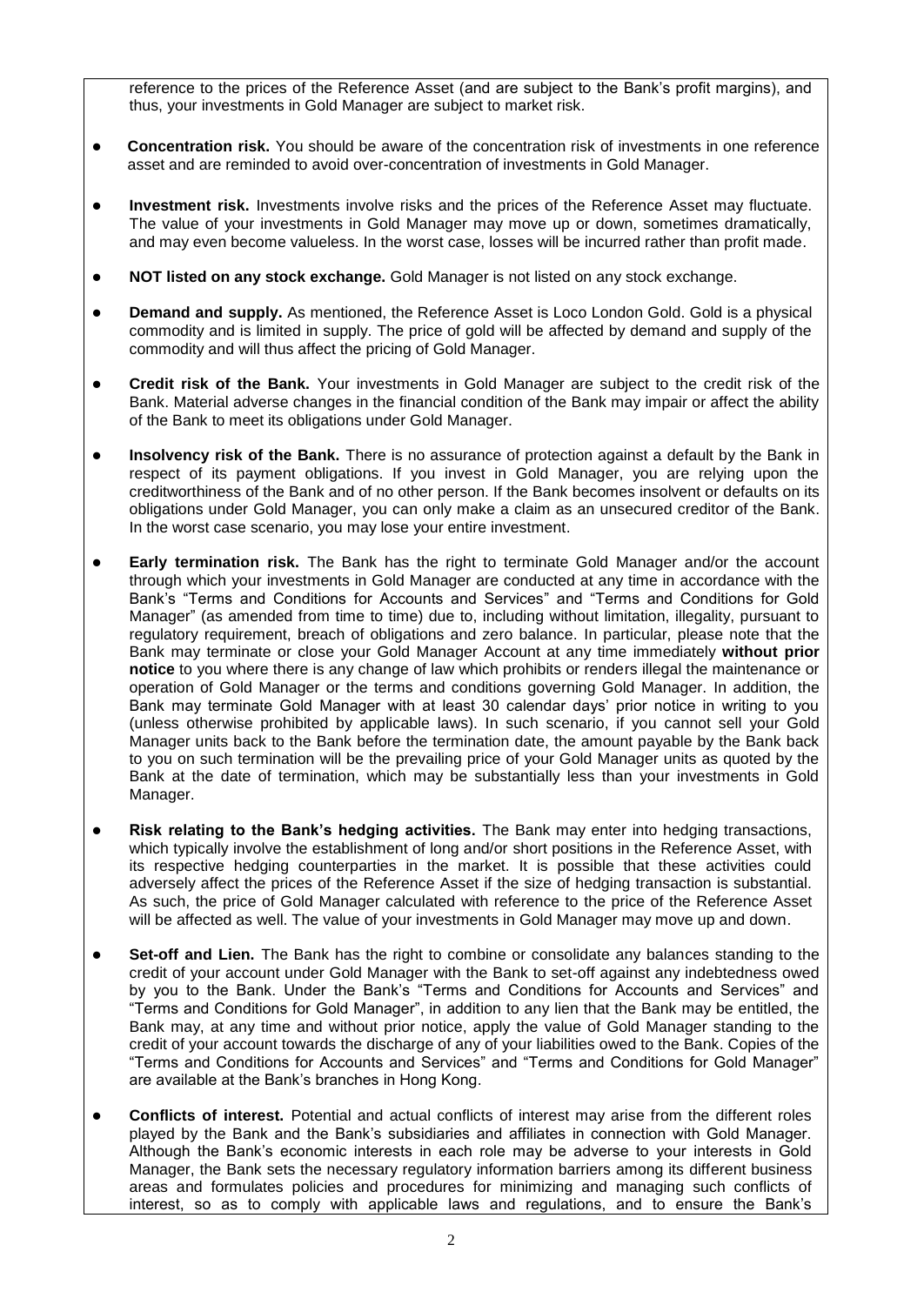transactions or dealings will be transacted at arm's length.

- **Force majeure events.** The Bank is not liable for any failure or delay to meet its obligations due to any causes beyond its reasonable control which shall include but are not limited to local or international happenings such as any Act of God, Government act, epidemic, pandemic, flood, fire, typhoon, storm, civil commotion, strike, lockout, lockdown, war, mechanical failure, power failure, malfunction, breakdown, interruption or inadequacy of equipment or installation or other cause which results in or is likely to result in the erratic behavior of gold prices, the closure of the markets or exchanges of gold or any other cause affecting the operation of Gold Manager beyond the reasonable control of the Bank ("**Force Majeure Events**").
- **Service suspension risk.** The Bank may refuse to accept your order for the sale and/or purchase of units of Gold Manager and has the right to suspend dealings under Gold Manager where a Force Majeure Event has occurred or where the Bank considers in good faith and in a commercially reasonable manner that any of the following extreme or exceptional events has occurred: (a) any suspension of or limitation on trading in relevant markets for gold (including but not limited to the London bullion market, gold futures markets and markets for gold exchange traded products); (b) any event that disrupts or impairs the ability of market participants in general to effect transactions in, or obtain market values for gold, in relevant markets (including but not limited to the London bullion market, gold futures markets and markets for gold exchange traded products); or (c) any event (such as system failure) that materially disrupts or impairs the Bank in general to effect Gold Manager transactions. The Bank may exercise this right during drastic price fluctuations in gold and in other unpredictable market circumstances. In that case, you will be unable to buy, sell, liquidate or offset your Gold Manager positions, and may suffer losses as a result. The Bank will notify you of the suspension, and subsequent resumption, in writing as soon as reasonably practicable.
- **Foreign Account Tax Compliance Act.** The Foreign Account Tax Compliance Act ("**FATCA**") was enacted by the United States of America (the "**US**") on 18 March 2010 aiming to combat tax evasion by US taxpayers using offshore accounts. Under FATCA, foreign financial institutions ("**FFIs**") are required to identify and disclose certain information regarding their US account holders to the US Internal Revenue Service (the "**US IRS**").

The US and Hong Kong have been treated as having a Model 2 inter-governmental agreement ("**IGA**") since 30 June 2014 and the IGA officially came into force 6 July 2016 to facilitate FATCA compliance. This IGA establishes a framework of enabling relevant FFIs in Hong Kong to seek consent for disclosure from clients that are "**US Persons**" (as such term is defined by the US IRS), and to report relevant tax information of such client to the US IRS directly. Hong Kong FFIs are required to register with the US IRS and sign an agreement directly with the US IRS and shall comply and observe the following:-

- a) review information obtained via established know-your-customer procedures and as stipulated in the IGA to identify preexisting accounts held by US Persons and accounts held by entities with Controlling Persons (as such term is defined by the US IRS) who are US Persons;
- b) obtain valid IRS Tax Forms from all new clients or a FATCA-compliant self-certification form;
- c) monitor any changes in circumstances with regard to the US status of clients and, if necessary, request additional information from clients;
- d) obtain consent from the relevant US clients for reporting their account information (e.g. account balances, dividend incomes and withdrawals, etc.) and identification details to the US IRS annually; and
- e) report information of account balances, payment amounts and number of non-consenting US accounts to the US IRS on an annual basis. Based on such aggregate information, the US IRS may lodge to Hong Kong Inland Revenue Department requests for exchange of information on a group basis pursuant to the framework established by the Tax Information Exchange Agreement signed by Hong Kong and the US on 25 March 2014.

Non-compliant FFIs will face a punitive 30% withholding tax on all "withholdable payments" derived from US sources, including dividends, interest, gross proceeds, and certain derivative payments.

In addition, FFIs based in Hong Kong may be required to withhold 30% from payments it makes to accounts held by (i) non-FATCA compliant FFIs; and (ii) clients who fail to provide information as to their status.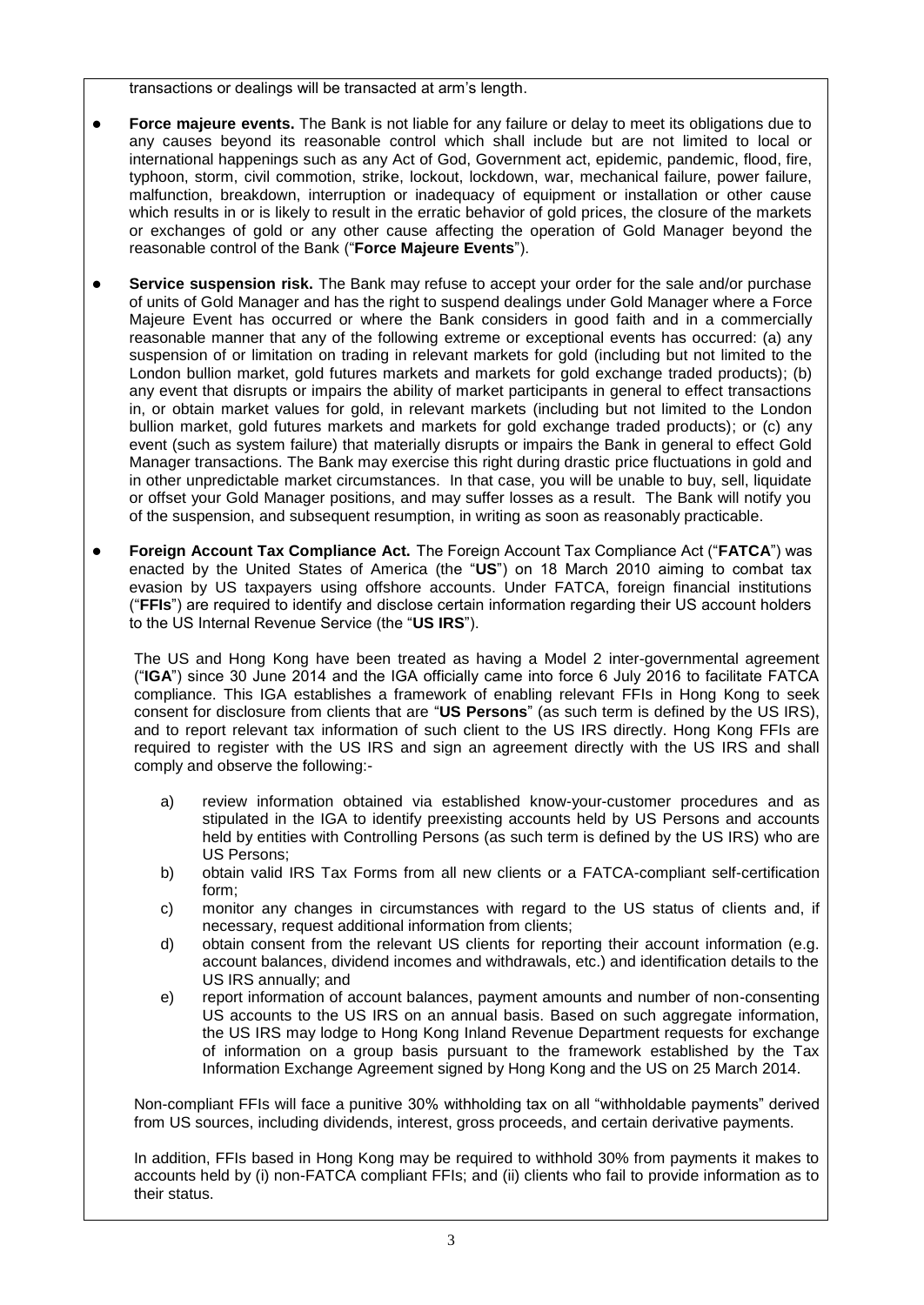Citigroup is committed to remaining globally compliant with FATCA and has registered its entities on 5 May 2014. Citibank (Hong Kong) Limited is FATCA-compliant as a participating FFI. The Global Intermediary Identification Number of Citibank (Hong Kong) Limited is NXUTG8.00175.ME.344.

You are strongly advised to seek independent professional advice regarding the possible FATCA implications of this product, if any.

#### **What are the key features?**

| <b>Product Name:</b> | Gold Manager |
|----------------------|--------------|
|                      |              |

- **Product Type:** Paper Gold Scheme
- **Account Type:** A non-interest bearing account
- **Account Mechanism:** Your investments in Gold Manager will be conducted through a non-interest bearing account called Gold Manager Account. The purchase of units of Gold Manager will be credited to this noninterest bearing account, while the sale of units of Gold Manager will be debited from this non-interest bearing account. In addition, you need to open a Call Deposit account as the settlement account. The Call Deposit account is an interest bearing account from which we will debit funds (if you purchase units of Gold Manager) or to which we will credit funds (if you sell units of Gold Manager).
- **Currency Denomination:** Buying price and selling price per unit of Gold Manager are denominated in USD.
- **Reference Asset:** Loco London Gold (it represents the basis for international trading and settlement in gold of the London bullion market. It is a global over-the-counter gold trading market without geographical constraint, which is a quotation made by dealers based on USD per ounce. The fineness is not less than 99.5%.) as specified by the London Bullion Market Association
- **Quotation Unit:** One unit of Gold Manager
- **Quotation Unit Mechanism:** The quotation unit of Gold Manager is one unit. One unit of Gold Manager is referenced to one ounce of Loco London Gold. The quotation prices of one unit of Gold Manager are referenced to Loco London Gold price based on USD per ounce as quoted by the market dealers to the Bank.
- **Pricing Mechanism:** The prices per unit of Gold Manager are quoted by the Bank as the "Bank's selling price" and the "Bank's buying price" respectively.

The Bank's selling price is the Bank's selling price to you if you desire to buy one unit of Gold Manager from the Bank. The Bank's selling price is the aggregate of (i) the prevailing market price of the Reference Asset (as quoted by the market dealers to the Bank) and (ii) the Bank's profit margins.

The Bank's buying price is the Bank's buying price from you if you desire to sell one unit of Gold Manager to the Bank. The Bank's buying price is the prevailing market price of the Referenced Asset (as quoted by the market dealers to the Bank) less the Bank's profit margins.

The Bank's profit margins will not exceed 1.5% of the Bank's buying price and the Bank's selling price respectively per unit of Gold Manager. The Bank reserves the right to change the Bank's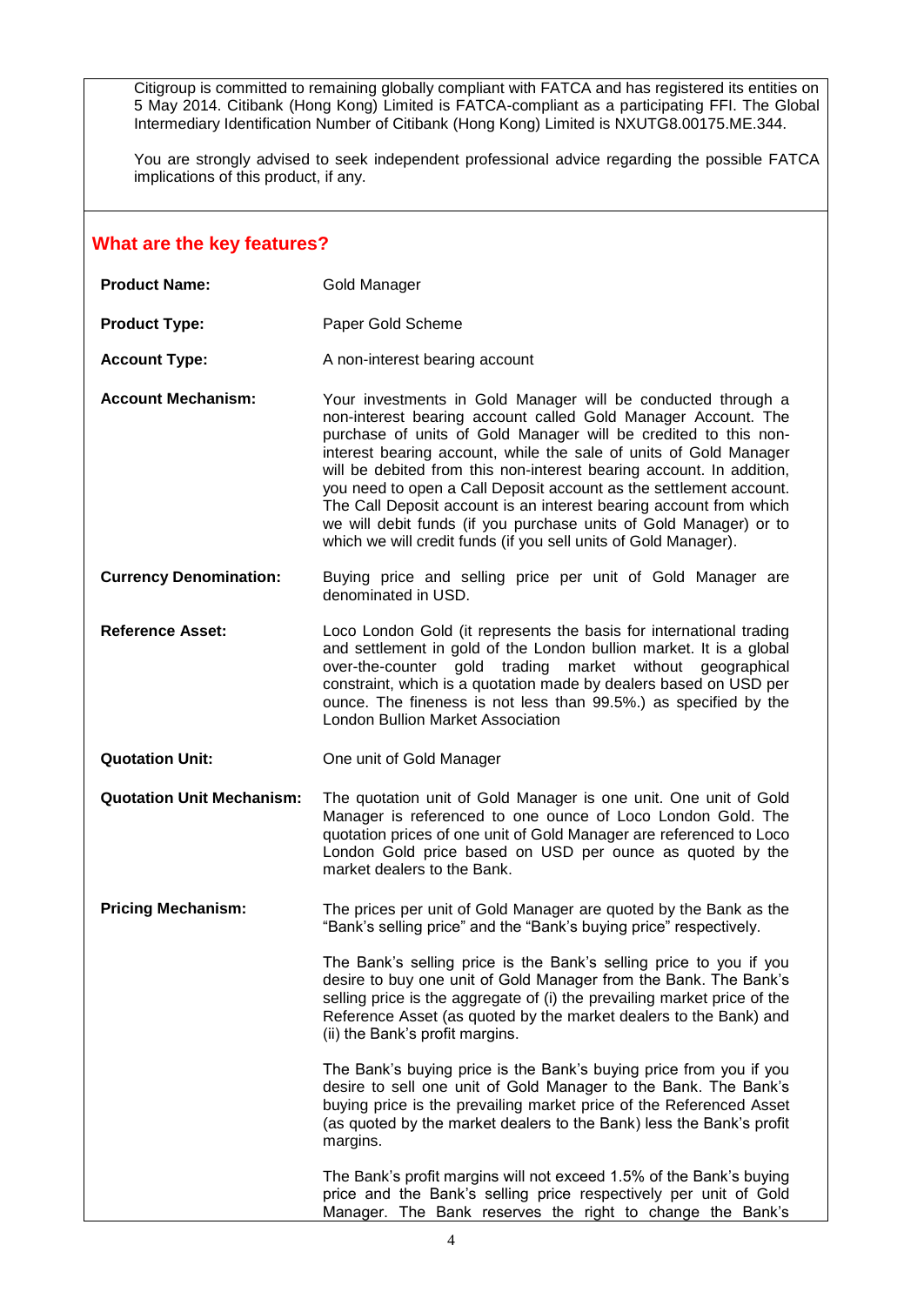|                                       | maximum profit margins by giving at least 30 calendar days' prior<br>written notice to you.                                                                                                                                                                                                                                                                                                                                                    |
|---------------------------------------|------------------------------------------------------------------------------------------------------------------------------------------------------------------------------------------------------------------------------------------------------------------------------------------------------------------------------------------------------------------------------------------------------------------------------------------------|
|                                       | The Bank's selling price and buying price are accurate to two<br>decimal places (i.e. with all figures rounded to the nearest 0.01).                                                                                                                                                                                                                                                                                                           |
| <b>Minimum Transaction</b><br>Amount: | One unit for purchase of Gold Manager (with each increment being<br>0.01 unit, which is equal to one-hundredth of the Quotation Unit).<br>No minimum transaction limit for the sale of Gold Manager.                                                                                                                                                                                                                                           |
| <b>Trading Means:</b>                 | You can purchase Gold Manager by visiting our branches in Hong<br>internet<br>banking<br>Kong,<br>at<br>https://www.citibank.com.hk/english/investment/paper-gold.html,<br>calling your Relationship Manager or the Citiphone banking at (852)<br>2860 0333.                                                                                                                                                                                   |
| <b>Order Placing Hours:</b>           | Internet banking:<br>Monday to Sunday, 24-hours a day<br>(Except Sunday, 04:00 a.m - 08:00 a.m.)                                                                                                                                                                                                                                                                                                                                               |
|                                       | <b>Citiphone banking:</b><br>Monday to Sunday, 24-hours a day<br>(Except Sunday, 04:00 a.m - 08:00 a.m.)                                                                                                                                                                                                                                                                                                                                       |
|                                       | <b>Branches:</b><br>Monday to Friday, 9:30am - 7:00pm<br>Saturday: 9:30am - 12:30pm<br>(Business Hours of some branches may be different, please refer to<br>branch service hours for details)                                                                                                                                                                                                                                                 |
| <b>Record in Gold Manager:</b>        | All transactions are recorded in your Monthly consolidated<br>statement and Transaction advice of this non-interest bearing<br>account which includes details of the transaction date, trading<br>amount and price. Your purchase of units of Gold Manager will be<br>reflected as a credit in this non-interest bearing account. Your sale<br>of units of Gold Manager will be reflected as a debit in this non-<br>interest bearing account. |

## **Fees and Charges**

There are no handling fees or charges of the Bank at the time of transaction. The Bank's profit margins will not exceed 1.5% of the Bank's buying price and the Bank's selling price respectively per unit of Gold Manager. The Bank reserves the right to vary or impose further fees and charges or change the maximum profit margins by giving at least 30 calendar days' prior written notice to you.

## **Adjustments to the Terms and Conditions of Gold Manager**

The Bank reserves the right to change the terms and conditions governing Gold Manager as set out in the "Terms and Conditions for Accounts and Services" and "Terms and Conditions for Gold Manager". Any amendment will be made by the Bank in the Bank's sole and absolute discretion (acting in good faith and in a commercially reasonable manner) with at least 30 calendar days' prior written notice to you. Copies of the "Terms and Conditions for Accounts and Services" and "Terms and Conditions for Gold Manager" are available at the Bank's branches in Hong Kong.

## **The Bank's continuing obligations**

The Bank will notify the SFC and all investors as soon as reasonably practicable if the Bank ceases to meet any requirements of the Overarching Principles Section of the SFC Handbook for Unit Trusts and Mutual Funds, Investment-Linked Assurance Schemes and Unlisted Structured Investment Products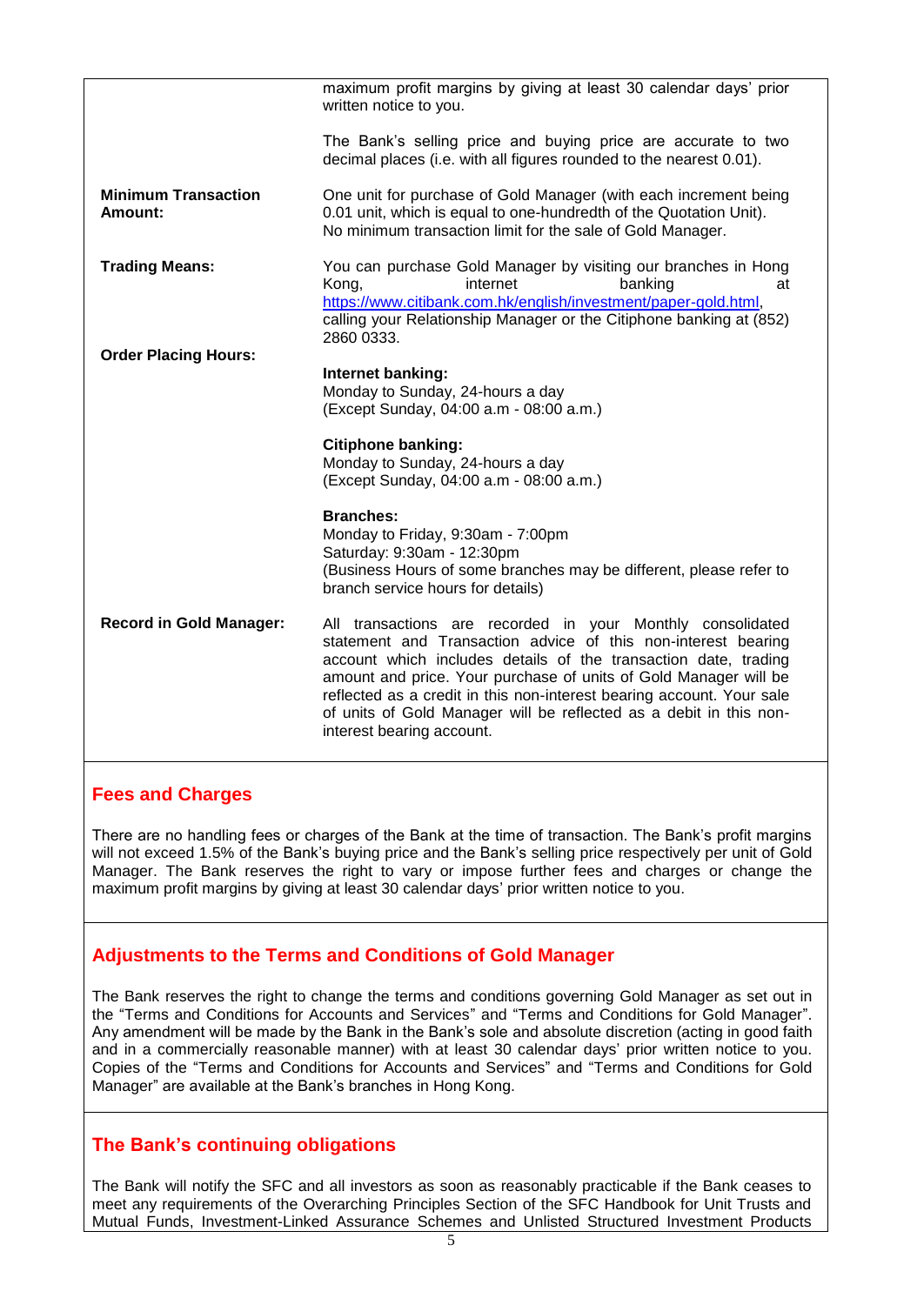and, to the extent permitted by any applicable laws, changes in the Bank's financial condition or other circumstances which could reasonably be expected to have a material adverse effect on the Bank's ability to fulfill its commitment in connection with Gold Manager.

Any proposed changes to Gold Manager in respect of the following will be submitted to the SFC for the prior approval:

- a) changes to constitutive documents (including, without limitation, the terms and conditions for Gold Manager);
- b) changes of key operators and their regulatory status and controlling shareholder;
- c) changes in investment objectives, policies and restrictions, fee structure and dealing and pricing arrangements; and
- d) any other changes that may materially prejudice investors' right or interests;

The Bank will provide one month's prior written notice to investors in respect of the changes.

The Bank shall inform investors as soon as reasonably practicable of any information concerning Gold Manager which is necessary to enable investors to an appraise the position of Gold Manager, including without limitation:

- a) any changes to Gold Manager that do not require the SFC's prior approval pursuant to paragraph above; and
- b) any material adverse change in the financial conditions or business of the Bank, or any other key counterparty to Gold Manager, that is aware of.

If Gold Manager is to be terminated or withdrawn from authorization, in addition to following any procedures set out in Gold Manager's constitutive documents or governing law, notice must be given to investors as determined by the SFC. Such notice (which should be at least three months) should be submitted to the SFC for prior approval and contain the reasons for the termination or withdrawal from authorization, the relevant provisions under the constitutive documents that enable such termination or withdrawal from authorization, the consequences of the termination or withdrawal from authorization and its effects on existing Investors, the alternatives (if any) available to Investors, the estimated costs of the termination or withdrawal from authorization and who is expected to bear them.

## **Offering documents**

The following offering documents contain detailed information about the Bank and Gold Manager. You should read all of these documents before deciding whether to invest:

- i. This Product Key Facts Statement; and
- ii. The Principal Brochure for Gold Manager dated February 2021.

The Bank has the obligation to distribute to you ALL of the above documents in English or Chinese as you may prefer. Copies of the offering documents are available at the Bank's branches in Hong Kong.

## **Contact details for enquiries or complaints**

If you have any enquiries or complaints regarding Gold Manager, you can visit any of our branches in Hong Kong, contact your Relationship Manager, call Citiphone banking at (852) 2860 0333, contact us online at [www.citibank.com.hk.](http://www.citibank.com.hk/)

## **Financial Information of the Bank**

You can access the Bank's audited consolidated financial statements and interim financial statements through the Bank's website at<https://www.citibank.com.hk/english/investment/paper-gold.html> or at any of our branches in Hong Kong.